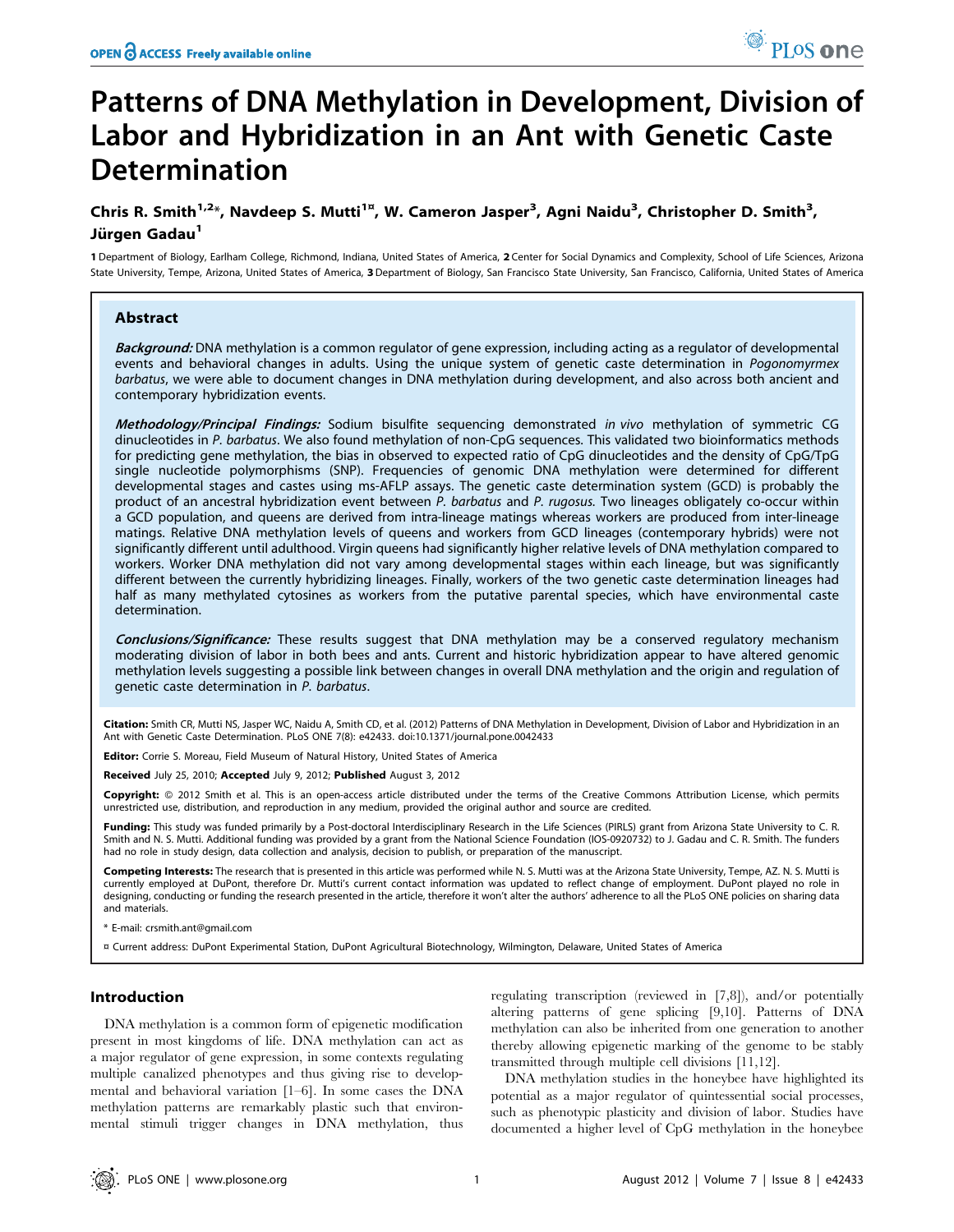relative to solitary insects [13,14], high levels of CpG methylation seem to be common across multiple origins of eusociality in the Hymenoptera [15], and differential DNA methylation during both developmental (larval) and behavioral (adult) division of labor in honeybees [16,17]. Furthermore, the queen phenotype in honeybees can be produced via RNA interference knockdown of the enzyme responsible for de novo DNA methylation, DNMT3 [18]. This suggests that decreased *de novo* methylation during larval development will initiate queen development.

The recent sequencing of seven ant genomes, coupled with bioinformatic predictions and multiple assays to experimentally determine methylation, have recently confirmed active methylation in four of the sequenced ant species [19–23]. These studies have also found that genes involved in larval development leading to phenotypic plasticity have higher predicted levels of methylation compared to the genomic background [20–25]. Because DNA methylation can be remarkably dynamic, with environmental stimuli triggering changes in methylation, and consecutively, changes in gene expression [7,8], DNA methylation is a likely candidate to regulate phenotypic plasticity in ants.

Some lineages of the harvester ant Pogonomyrmex barbatus/rugosus complex have genetic caste determination [26–28], while in most other social insects, female caste (worker and queen) is determined by environmental differences such as the quality and quantity of larval diet [29–32]. Populations of harvester ants with genetic caste determination require two ''dependent'' lineages [29]. Both lineages must co-occur and mate in order to produce viable and reproducing colonies (Fig. 1) because offspring derived from within-lineage matings generate queens while offspring from between-lineage matings develop into workers (Fig. 1) [33,34]. Queens in these populations are obligately polyandrous and mate with males of both lineages, but because workers are functionally sterile, there is very little gene flow between the lineages [35,36]. This type of genetic caste determination allows us to determine the caste of an individual as soon as the queen lays an egg by using well-established genetic markers.

Using the J1–J2 dependent lineages of P. barbatus [37,38], our first objective was to experimentally confirm DNA methylation in P. barbatus using sodium bisulfite sequencing, and evaluate the effectiveness of two methods of predicting in vivo methylation: bias in CpG dinucleotide values and high densities of CG/TG single nucleotide polymorphisms (SNPs) [14,20,25,39,40]. Second, we sought to determine whether gynes (i.e., virgin queens) and workers differed consistently during multiple developmental stages (larvae, pupae, adult) in overall DNA methylation. A difference in DNA methylation during early ontogeny would be consistent with data from the honeybee [18] and would suggest a role of DNA methylation in caste determination in P. barbatus. Third, because all workers are hybrids from inter-lineage matings, and thus genetically similar, we reasoned that a methylation difference between workers of different combinations of parents (i.e., the lineage of the mother and father) would be evidence for either variation in methylation between lineages or the result of interlineage hybridization.

# Results

Larvae, pupae, and adults were sampled primarily from 14 lab colonies of P. barbatus from a GCD population (Lat. 31.9237, Long.  $-109.0877$ ), nine of which were overwintered to stimulate gyne production [41]. Overall, 235 individuals were sampled representing all developmental stages and female castes. All individuals were assigned a caste fate (gyne or worker) based on their genotypes at three microsatellite loci diagnostic for the J1 and J2 lineages [38].

#### Sodium Bisulfite Sequencing

We generated site-specific methylation datasets from bisulfite treated samples for three genes in order to experimentally verify the occurrence of DNA methylation in P. barbatus. Genes with a higher than expected density of CpGs are known to have less methylation in other species [14,39,40], and the opposite is true for genes with a lower than expected density of CpGs; this pattern arises because methylated cytosines are more prone to spontaneous deamination and conversion to thymine. By the same logic, a high number of  $CpG \leq C\sum_{i=1}^{n}$  SNPs should also be suggestive of methylation. To verify these predictive methods in P. barbatus we chose one gene with a higher than expected CpG density (high  $CpG[o/e]$ ), *egr-1*, one with a lower than expected  $CpG$  density (low CpG[o/e]),  $zuc-1$ , and a gene with a high density of CpG $\leq$ - $>$ TpG SNPs, *fpps*. The conversion efficiency for our protocol was tested by bisulfite treatment of PCR amplified fragments of the same genomic regions for the  $e^{gr-1}$  and  $zuc-1$  genes. Of the 536 total cytosines in these control reads 526 were converted (98.1% conversion). Conversion efficiency was even greater when only considering CpG sites (155/156 = 99.3%). These controls suggest that false positives due to incomplete conversion occur at a frequency of approximately 1%.

Of the 28 samples from six workers and eight gynes that returned sequence from bisulfite treated genomic DNA (Table 1),



Figure 1. In the dependent lineage (genetic caste determining) Pogonomyrmex, queens obligately mate within and between lineages (the lineage pair J1/J2 are pictured here) in order to produce a functional colony. Hybrid matings produce workers (horned symbols), while within lineage, ''pure'', matings produce reproductive females (future queens). Diagnostic microsatellite markers can be used to assess the parentage of individuals at any point during development, even prior to their physical differentiation. doi:10.1371/journal.pone.0042433.g001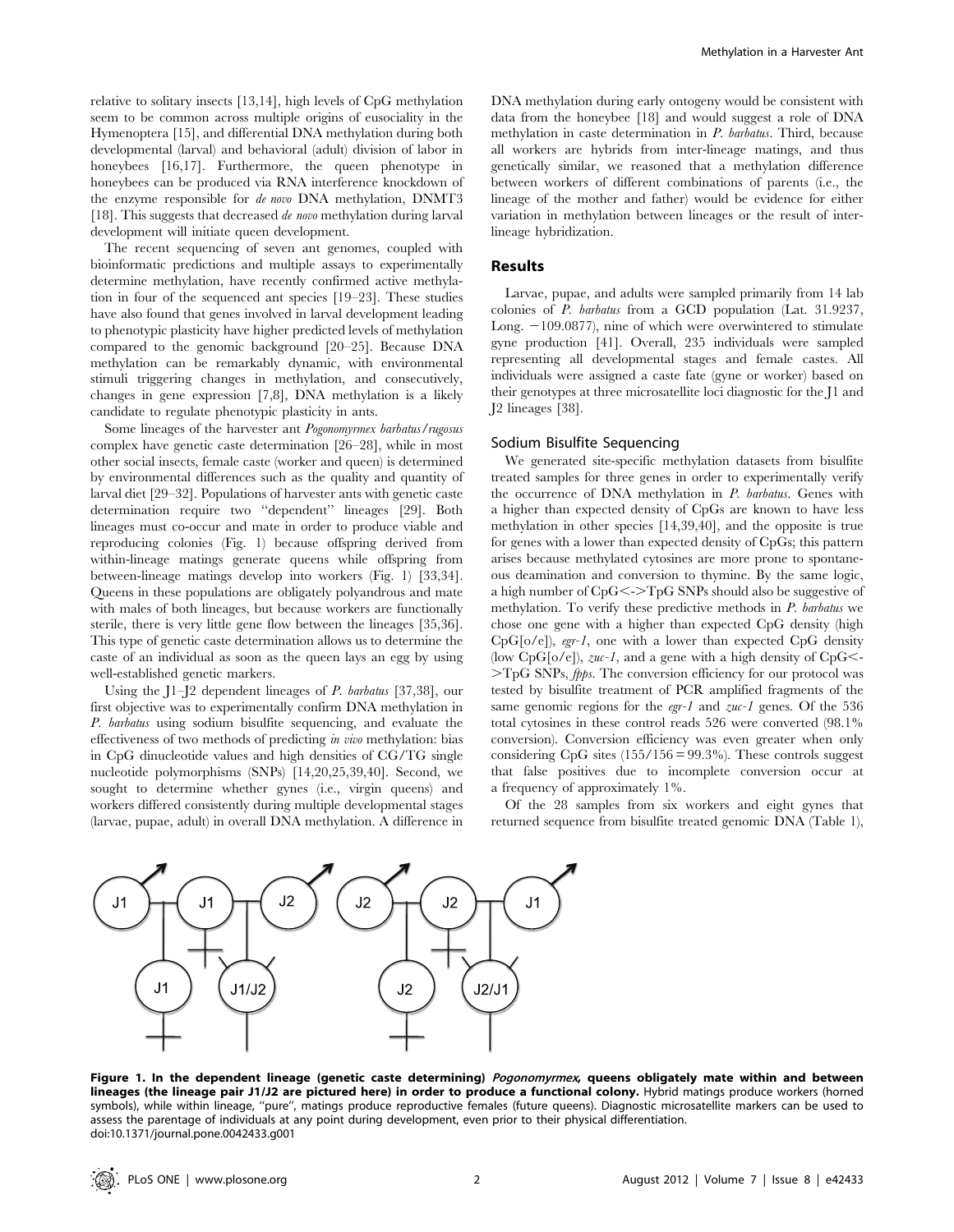we recorded 138 instances of in vivo methylation on 99 total sites (Fig. 2). For the genes tested, approximately 3% of all cytosines were methylated (CpN), and 10% of cytosines in CpG dinucleotide combinations were methylated. The proportion of converted cytosines after bisulfite conversion were significantly different in samples with bisulfite treatment prior to PCR (experimental) and those after PCR (control, since PCR products are not methylated)  $(\chi 2 \text{ test: } P = 0.0044)$ , strongly suggesting that our documentation of methylation is likely biologically real and not a result of false positives. Similarly, the proportion of converted cytosines in CpG dinucleotides in experimental versus control samples was highly significant (Fisher exact test:  $P = 0.0001$ ). However, despite finding evidence of numerous non-CpG methylation, the difference between experimental and control samples was not significant (Fisher exact test:  $P > 0.05$ ), though some of these were consistent across samples (see Fig. 2 and below) suggesting that they are not spurious false positives. The majority ( $n = 54$ ,  $\sim 55\%$ ) of sites were of CpG methylation. The majority of non-CpG evidence was that of CpA methylation ( $n = 21$ ,  $\sim 23\%$  of total methylation) but there were some examples of both CpC  $(n = 13, \sim 21\%)$  and CpT  $(n = 11, \sim 11\%)$  methylation. For the genes studied, there was no significant difference between gyne and worker averages of all methylated sites (8.375 sites/queen vs 8.000 sites/worker, t-test,: P $> 0.05$ ). Overall, 23 sites had evidence for methylation across multiple samples, 13 CpG, 7 CpA, and 3 CpC (none were CpT). The low CpG[o/e] gene  $(zuc-1)$  exclusively featured the same two methylated CpG sites in all samples (Fig. 2). In contrast, the high  $CpG[o/e]$  gene (egr-1) and the high SNP gene (fpps), both had very few repeated sites among samples (Fig. 2), but had more overall instances of methylation. In addition, all examples of non-CpG methylation were found in the *egr-1* and *fpps* genes, while none were detected in the zuc-1 gene.

 $CpG \leq C\sum_{i=1}^{n}$  CpG SNPs were discovered both within the raw reads of the published genome [18] and between our fragment sequences and the published genome. Notably, we found 12 instances of a methylated cytosine at a location the reference sequence indicated to be thymine. We found two methylated sites of the 13 reference sequence SNPs within the egr-1 gene in two separate samples. These data suggest that the frequency of  $CpG<$ - $>$ TpG SNPs is a reliable predictor of methylation and may provide an additional computational tool (in addition to CpG[o/ e]) for in silico prediction of methylation.

#### Methylation Differences during Development

A methylation-sensitive amplified fragment length polymorphism (ms-AFLP) assay was used to estimate differences in the genome-wide DNA methylation frequency among different developmental stages of workers and gynes, workers from different lineages and workers from ECD and GCD populations. On average, 76 bands were analyzed per individual, 11 bands per primer pair (the minimum average number of bands analyzed for any group, e.g., worker larvae, was 50). Scoring of AFLP gels was done blindly with respect to sample identity. A locus was considered methylated if: 1) there was clear evidence of amplification, and 2) there was a band present for only one of the restriction enzymes (that is, MspI cut but HpaII did not, or MspI did not cut but HpaII did). To verify that scoring of AFLP gels, and the resulting patterns of methylation, were consistent across primer pairs we constructed a correlation matrix of the proportion of methylated loci per primer pair. If consistent we expected positive correlations across the primer pairs, a lack of correlation across primer pairs would suggest that one or multiple primer pairs are biasing the results (and suggest a systematic/ methodological bias). All correlations between primer pairs were

|                       | $eqr-1$<br>PB_12707 |                |                |                | zuc1<br>PB_16156 |              |             |              | fpps<br>PB_23498 [2] |                |                |                |
|-----------------------|---------------------|----------------|----------------|----------------|------------------|--------------|-------------|--------------|----------------------|----------------|----------------|----------------|
|                       |                     |                |                |                |                  |              |             |              |                      |                |                |                |
|                       | CG                  | CA             | <b>CT</b>      | cc             | CG               | CA           | <b>CT</b>   | CC           | CG                   | CA             | <b>CT</b>      | cc             |
| Worker $#1$           | $\overline{4}$      | $\overline{2}$ | $\mathbf{0}$   | $\overline{2}$ | $\overline{2}$   | $\mathbf{0}$ | $\mathbf 0$ | $\mathbf{0}$ | 5                    | 8              | $\mathbf{1}$   | $\mathbf{1}$   |
| Worker #2             | 5                   | 3              | $\mathbf 0$    | 0              | $\overline{2}$   | 0            | 0           | 0            | 4                    | $\overline{2}$ | 0              | $\pmb{0}$      |
| Worker #4             | <b>ND</b>           | <b>ND</b>      | <b>ND</b>      | <b>ND</b>      | <b>ND</b>        | <b>ND</b>    | <b>ND</b>   | <b>ND</b>    | $\mathbf{1}$         | $\mathbf{1}$   | $\mathbf 0$    | $\pmb{0}$      |
| Worker $#5$           | 0                   | 0              | $\mathbf{1}$   | 0              | $\overline{2}$   | 0            | 0           | 0            | $\mathbf{1}$         | $\mathbf 0$    | 0              | $\mathbf 0$    |
| Worker #6             | <b>ND</b>           | <b>ND</b>      | <b>ND</b>      | <b>ND</b>      | <b>ND</b>        | <b>ND</b>    | <b>ND</b>   | <b>ND</b>    | $\overline{2}$       | $\mathbf{1}$   | $\mathbf 0$    | $\pmb{0}$      |
| Worker #8             | <b>ND</b>           | <b>ND</b>      | <b>ND</b>      | <b>ND</b>      | <b>ND</b>        | <b>ND</b>    | <b>ND</b>   | <b>ND</b>    | $\overline{2}$       | $\overline{2}$ | 0              | $\overline{2}$ |
| <b>Worker Control</b> | $\mathbf{1}$        | $\mathbf 0$    | 5              | $\mathbf{1}$   | $\mathbf 0$      | $\mathbf{0}$ | $\mathbf 0$ | $\mathbf{0}$ | <b>ND</b>            | <b>ND</b>      | <b>ND</b>      | <b>ND</b>      |
| Queen #1              | <b>ND</b>           | <b>ND</b>      | <b>ND</b>      | <b>ND</b>      | $\overline{2}$   | 0            | 0           | $\pmb{0}$    | 8                    | $\overline{2}$ | $\mathbf{1}$   | $\mathbf 0$    |
| Queen #2              | $\overline{4}$      | $\mathbf{1}$   | $\mathbf{1}$   | 3              | $\overline{2}$   | $\mathbf 0$  | $\mathbf 0$ | $\pmb{0}$    | $\mathbf{1}$         | $\mathbf{1}$   | $\mathbf 0$    | $\mathbf{1}$   |
| Queen $#3$            | $\mathbf{1}$        | $\pmb{0}$      | $\mathbf 0$    | $\pmb{0}$      | <b>ND</b>        | <b>ND</b>    | <b>ND</b>   | <b>ND</b>    | <b>ND</b>            | <b>ND</b>      | <b>ND</b>      | <b>ND</b>      |
| Queen #4              | $\mathbf{1}$        | $\mathbf{1}$   | $\overline{1}$ | $\mathbf 0$    | $\overline{2}$   | $\mathbf{0}$ | $\mathbf 0$ | $\mathbf{0}$ | 8                    | $\mathbf{1}$   | $\mathbf{1}$   | $\overline{2}$ |
| Queen #5              | $\overline{4}$      | $\Omega$       | $\mathbf 0$    | $\mathbf{1}$   | $\overline{2}$   | 0            | 0           | $\mathbf 0$  | 5                    | $\overline{2}$ | $\overline{2}$ | $\mathbf{1}$   |
| Queen #6              | <b>ND</b>           | <b>ND</b>      | <b>ND</b>      | <b>ND</b>      | <b>ND</b>        | <b>ND</b>    | <b>ND</b>   | <b>ND</b>    | $\overline{4}$       | $\overline{2}$ | $\mathbf{0}$   | $\mathbf 0$    |
| Queen #7              | 3                   | 0              | $\mathbf{1}$   | $\mathbf{1}$   | $\overline{2}$   | 0            | 0           | $\mathbf 0$  | <b>ND</b>            | <b>ND</b>      | <b>ND</b>      | <b>ND</b>      |
| Queen #8              | $\mathbf{1}$        | $\overline{2}$ | $\overline{2}$ | $\overline{2}$ | <b>ND</b>        | <b>ND</b>    | <b>ND</b>   | <b>ND</b>    | <b>ND</b>            | <b>ND</b>      | <b>ND</b>      | <b>ND</b>      |
| Queen Control         | $\pmb{0}$           | $\mathbf{1}$   | 2              | $\pmb{0}$      | $\pmb{0}$        | 0            | 0           | $\pmb{0}$    | <b>ND</b>            | <b>ND</b>      | <b>ND</b>      | <b>ND</b>      |
| <b>AVG Worker</b>     | 3.0                 | 1.7            | 0.3            | 0.8            | $\overline{2}$   | $\mathbf 0$  | $\mathbf 0$ | $\pmb{0}$    | 2.5                  | 2.3            | 0.2            | 0.5            |
| AVG Queen             | 2.3                 | 0.7            | 0.8            | 1.2            | $\overline{2}$   | 0            | $\pmb{0}$   | $\pmb{0}$    | 5.2                  | 1.6            | 0.8            | 0.8            |

Table 1. The frequency, and mean, of each type of CpN methylation observed for each gene studied in all samples.

doi:10.1371/journal.pone.0042433.t001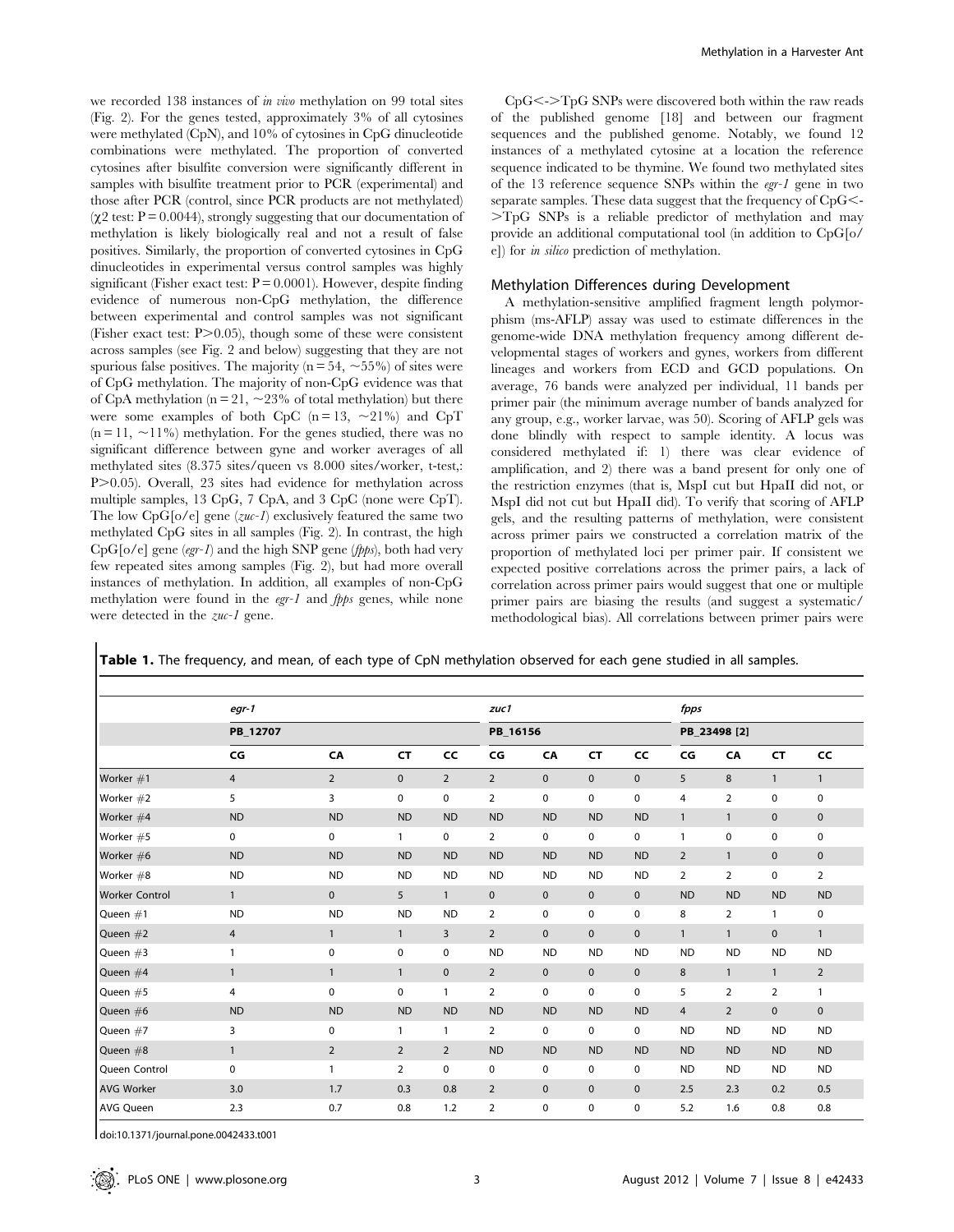

Figure 2. Methylation profile for three genes. The red rectangle represents the portion of this gene that was amplified by the nested primers. Below the full gene figure is a zoom view of the amplified gene area. Below the amplified area are squares representing the methylation profile of the area. Open squares represent an unmethylated CpG. Black squares represent a methylated CpG. Red squares represent a methylated CpA, Blue squares represent a methlyated CpC, Green squares represent a Methylated CpT. ''W'' stands for ''worker''. ''Q'' stands for ''queen''. Below each methylation profile is an "N>1" sequence which displays sites found to be methylated in more than one sample. The number of squares represents the number of times the site was found. A ''Q'' or a ''W'' was placed under the site denoting if the multiple-sample site was relegated to that caste. doi:10.1371/journal.pone.0042433.g002

positive and 68% were statistically significant indicating that the patterns we present are general across all primer pairs and lack inherent bias, and thus represent relative methylation differences among individuals. It is noteworthy that the levels of methylation we report (i.e., the proportion of examined loci that are methylated) are higher than other studies on social insects done using the same methods [15]. This is likely the result of the number and visibility of bands because we also detected/examined fewer bands compared to a previous study [15]. Therefore, levels of methylation should be interpreted very cautiously across studies due to differences in gel scoring. We did not combine data for a given locus across gels because of difficulties in matching up locus lengths.

We did not detect an overall difference in the proportion of methylated loci (e.g., loci where samples differed in band presence depending on whether they were treated with MspI or HpaII) between castes  $(F_{1,203} = 2.95, P = 0.09)$  or developmental stages  $(F_{2,203} = 1.76, P = 0.17)$ , but the interaction was significant  $(F_{2,203} = 3.62, P = 0.03)$  such that the gynes (adult virgin queens) were characterized by higher DNA methylation levels (Fig. 3a). In a post hoc comparison, gynes had significantly more methylated loci than adult workers ( $P = 0.02$ ), but none of the other groups differed significantly. Workers from both J1 and J2 colonies, but only J1 gynes were included in this analysis. None of the J2 colonies sampled produced gynes in this study, although they were treated in the same way as the J1 colonies. We replicated the above analysis using only individuals from J1 colonies and the results were consistent with those reported above.

# Methylation Differences with Current and Ancient Hybridization

We tested for differences in methylation between the maternal/ paternal lineage of workers, all of which are hybrids of the J1 and J2 lineages, also using ms-AFLP. Workers produced by queens from the J1 lineage had approximately 17% more methylated loci than workers produced by J2 queens ( $F_{1,167} = 4.63$ ,  $P = 0.048$ ), and this difference was consistent across all developmental stages (developmental stage  $\times$  lineage:  $F_{3,167} = 0.09$ ,  $P = 0.98$ ) (Fig. 3b). Additional samples were used to assess how the methylation levels observed above corresponded to the parental species of the J1 and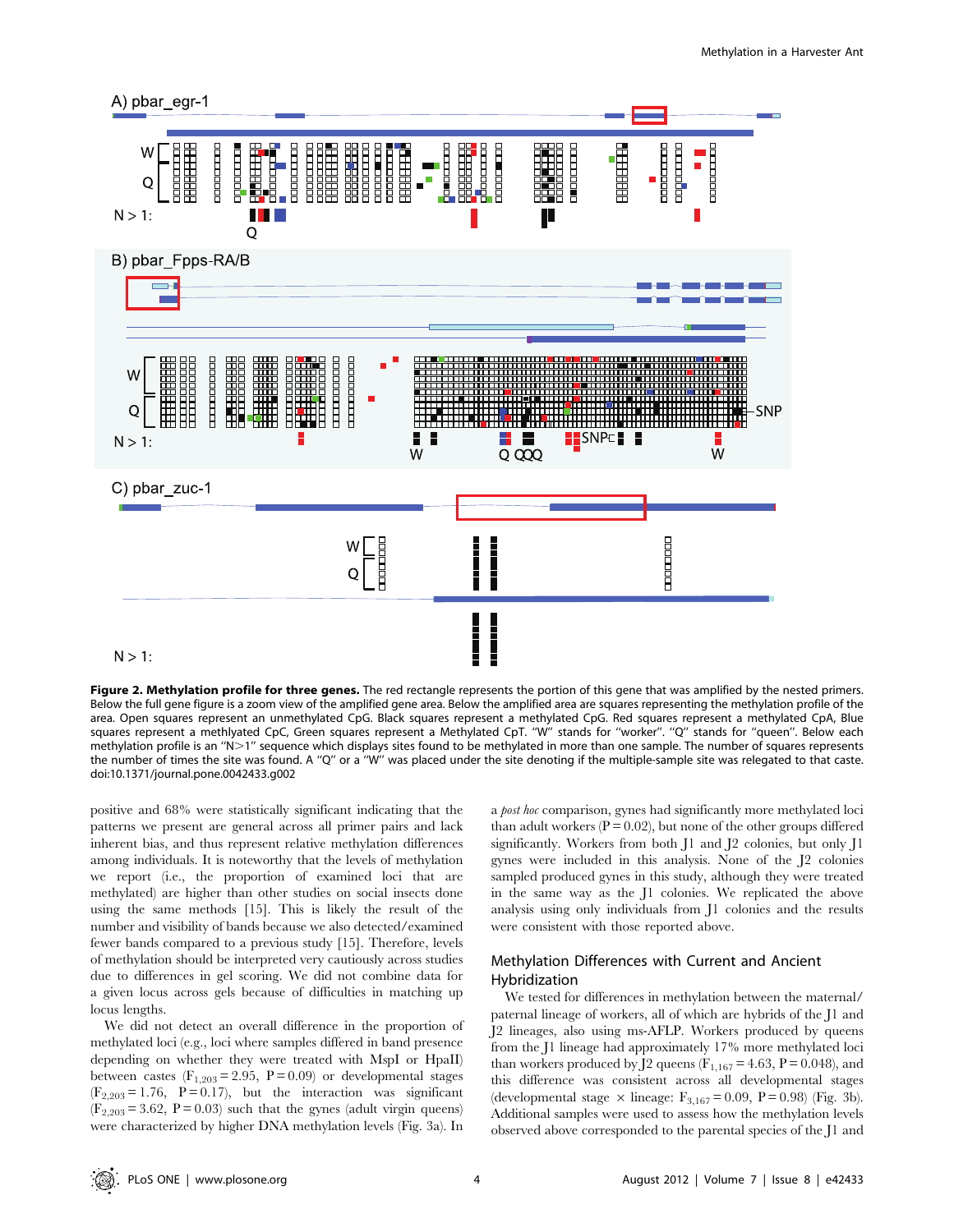

Figure 3. Global trends of CpG methylation. a) The proportion of methylated loci increases in queens in adulthood, but is constant for workers over development. Only adult workers and virgin queens differed, with virgin queens having significantly more methylated DNA ( $P < 0.05$ ). In b) variation in the proportion of methylated loci between workers of different hybrid origin. Labels indicate the maternal lineage; all workers are hybrids between the J1 and J2 lineages. The direction of hybridization affected the degree of methylation, with workers from J1 mothers and J2 fathers being 17% more methylated (P<0.05) than those from the reciprocal cross. In c) a comparison between four lineages: P. barbatus and P. rugosus have normal (environmental) caste determination and ancestrally hybridized to give rise to the J lineages (which have genetic caste determination). The J lineages are significantly less methylated ( $P<0.05$ ) than their parental species. Together, b) and c) show that two successive rounds of hybridization both changed the degree of genome methylation present in workers. All error bars are 95% C.I. Numbers inside the bars indicate sample sizes, and the number of colonies from which individuals were sampled (in parentheses). doi:10.1371/journal.pone.0042433.g003

J2 lineages. The genomes of both genetic caste determining Jlineages have hybrid character, the result of ancient hybridization between P. barbatus and P. rugosus, which have normal environmental caste determination (ECD). The genome structure of the J lineages reflects an ancient hybridization between ECD P. barbatus and P. rugosus, [38,42]. Hence we tested whether 1) the methylation patterns in the J1/J2 lineages are derived, possibly as a result of genetic caste determination, and 2) whether the higher levels of methylation observed in lineage J1 may be elevated over the levels of the parental species because lineage J1 has a greater hybrid character (see discussion). We sampled four workers from two colonies of each J1, J2, ECD P. barbatus, and ECD P. rugosus. Workers of both ECD species had much elevated (double) levels of methylation relative to J1 and J2 (Fig. 3c). In post hoc comparisons, the ECD colonies did not differ from each other, the J1 and J2 colonies did not differ from each other, but all ECD workers had significantly higher methylation levels than all J1/J2  $(P<0.001)$ .

# Discussion

Our results corroborate active DNA methylation in ants and for the first time demonstrate that differences in methylation levels are correlated with development and division of labor in ants. The presence of an active methylation system in ants was demonstrated in previous studies [15,19–21], and is confirmed here for P. barbatus using two complementary methods, gene-targeted sodium bisulfite sequencing and methylation sensitive AFLP (ms-AFLP) analysis. Our bisulfite sequencing experiments detected cytosine methylation in both adult workers and virgin queens (gynes). As expected based on theoretical predictions [39], genes with low CpG[o/e] (i.e., a lower than expected density of CpG dinucleotides) showed fewer but the most consistent site-specific methylation (Fig. 2). Regions with low CpG[o/e] ratios are suggestive of long-term germ-line methylation [14,43]. Conversely, as honeybee (Apis mellifera) genes associated with caste determination were found to contain higher CpG[o/e] values [14], such genes in P. barbatus may be more evolutionarily recent areas of methylation activity, such that the methylated sites have not yet been fixed over time. Using ms-AFLP we detected no consistent difference between castes or developmental stages in genome wide methylation, but did find that adult gynes had higher methylation levels than adult workers. Furthermore, we found a significant difference in methylation levels between workers of each maternal lineage (all workers are hybrids), and a difference in methylation among workers from genetic caste determining (GCD) lineages and the environmental caste determining lineages from which they likely evolved (via ancient hybridization) [35]. These findings suggest that genome wide methylation patterns have been altered by past and current hybridization, and that evolving patterns of methylation could play a role in the evolution of genetic caste determination.

# Gene Specific in vivo Methylation

We have demonstrated the validity of using CpG[o/e] values and SNPs to predict the presence of methylated cytosines in a specific region of DNA in P. barbatus. Here we measured the levels of DNA methylation in 3 genes in adults (gynes and worker samples) by sodium bisulphate sequencing and found that approximately 3% of all cytosines and 10% of all cytosines in CpG dinucleotides were methylated, and 22% of methylated sites were found repeated across at least two samples  $(n = 23$  sites). We observed two patterns of methylation: hyper-methylated genes with low CpG[o/e] where methylated sites were conserved across all samples  $(zuc-1)$ , and hypo-methylated genes with high CpG[o/ e] where methylated sites were located at variable positions across the region among samples ( $fpps$ , egr-1), but had much higher raw numbers of overall methylation (Fig. 2, Table 1). The higher actual levels of methylation in the higher CpG[o/e] gene supports that many genes with low predicted levels of methylation may actually be targets of de novo methylation rather than germ line methylation, and that CpG[o/e] values alone may miss many methylated genes [40].

We expected gynes to be transcriptionally more inactive because they are essentially quiescent, waiting to leave the nest for nuptial flights. Thus we predicted that they would have higher amounts of methylation, silencing gene networks responsible for reproduction and labor. For the *fpps* gene, we observed slightly higher, though not significant, methylation in gynes by bisulfite treatment (Table 1) and methylation sensitive analysis. However, our analysis focused on three genes and the ms-AFLP was genome-wide. Comparing methylome landscapes between queens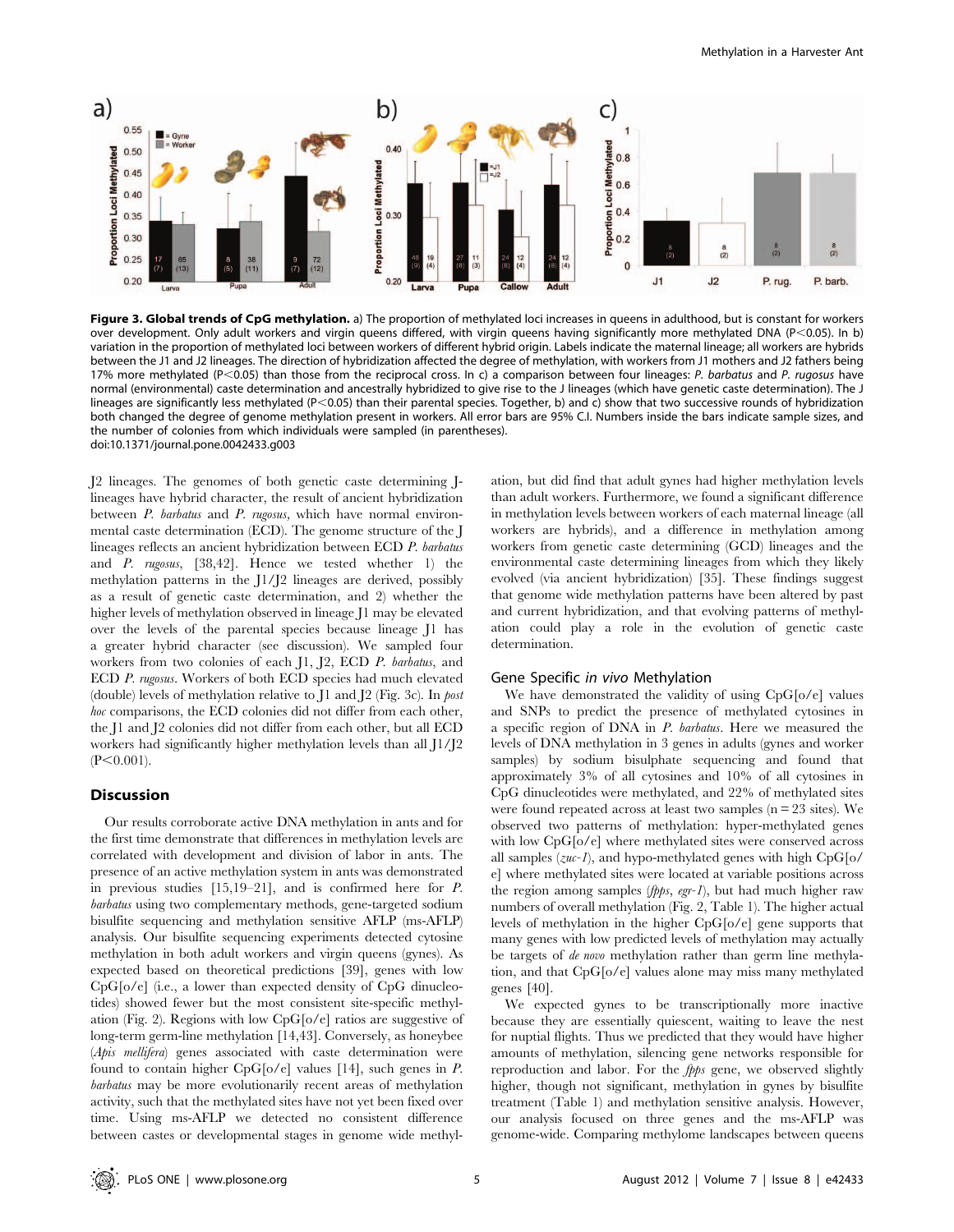and workers would determine what genes and pathways are affected by methylation and perhaps regulate adult reproductive division of labor.

It is notable that we detected non-CpG methylation at higher than expected rates (Table 1). Other studies [44] have found infrequent instances of CpC methylation but have explained it as possible result of incomplete bisulfite conversion. Incomplete conversion may explain the non-CpG methylation here as well although it is notable that conversion efficiency was high (98.1%) and we noticed the same non-CpG sites methylated in multiple samples in some cases (Fig. 2). CpA and CpT methylation have been demonstrated in stick insects [44] and three of the examples of CpC methylation in our results were found at the same site in multiple samples. At least in humans, non-CpG methylation is positively correlated with DNMT3 activity and CpG methylation [45]. In agreement with this, non-CpG methylation was only observed in two of the three genes assayed in our study, and those two genes showed the highest levels of methylation (egr-1 and fpps). Due to its correlation with DNMT3 activity, it has been proposed that non-CpG methylation may be stochastic, though biological hypotheses for non-CpG methylation have also been proposed [45].

#### Caste Differences in Methylation Across Ontogeny

Genomic DNA methylation was similar between gyne and worker castes in the larval and pupal stages, but increased in adult gynes relative to adult workers (Fig. 3a). The increase in gynes could serve a regulatory role. Genes with caste-specific expression, at least in honeybees, tend to have higher than expected CpG density and may be regulated by methylation (though would tend not to be germ-line methylated) [14]; furthermore, these same genes tend to evolve at a rapid rate relative to non-caste specific genes, potentially facilitating novel functions [46]. After eclosion, but prior to dispersal, gynes develop oocytes [47] and increase protein and carbohydrate energy stores [48]. Increased methylation may regulate the genes/networks controlling this quiescent phase, which is completely absent in adult workers. Compared to adult gynes, adult workers engage in many tasks and this difference in behavior may be in part regulated via de novo CpG methylation of genes/networks.

Our data are insufficient to test for differential methylation during queen-worker differentiation in larval development, as was previously demonstrated in the honeybee [18] because larvae of all stages were pooled for analysis. Knowledge is currently lacking on when during development the castes begin to differentiate in P. barbatus, but when this point is found it will be informative to assay DNA methylation levels and observe how genes and pathways might be modified by methylation of cytosine's in order to orchestrate female caste differentiation. While our results cannot support a convergence in methylation in caste determination between the evolutionarily independent eusocial lineages of honeybees (Apis) and ants (Pogonomyrmex), they are consistent with DNA methylation as a mechanism for in generating caste differences, at least between adult workers and gynes.

# Differential Methylation with Hybridization

The genetic caste determining lineages of Pogonomyrmex are a genomic mixture of the parental lineages P. barbatus and P. rugosus with environmental caste determination and hence are derived from an ancestral hybridization event [29]. Based on a combination of mitochondrial sequencing and nuclear microsatellite genotyping, J1 has a 75% P. rugosus/25% P. barbatus nuclear genome and a P. rugosus mitotype, while  $J2$  has a  $1\%$  P. rugosus/ 99% P. barbatus nuclear genome and a P. barbatus mitotype [38,42]. Our data show that DNA methylation levels are significantly decreased in the J lineages compared to the parental species (Fig. 3c). Furthermore, the J lineages obligately hybridize to produce workers, and our data show a difference in worker methylation dependent on the direction of the hybrid cross. The DNA of workers born from J1 mothers and J2 fathers has significantly higher methylation levels than the reciprocal cross, and these levels are maintained across all developmental stages (Fig. 3b). Studies on both animals and plants have shown changes in the extent of DNA methylation resulting from hybridization [49–51] and our data extend these observations to insects. The decrease in methylation from the parental P. barbatus and P. rugosus to the J lineages is approximately half, possibly the result of differential methylation of genes in each of the parental species resulting in only one allele being methylated in the hybrid. Differences in the level of DNA methylation based on the direction of hybridization between the J lineages is suggestive of inherited differences in methylation such that DNA in the germ line is differentially methylated in each lineage. Of note, the levels of CpG methylation reported in the parental P. barbatus and P. rugosus are very high (Fig. 3). The global CpG methylation levels reported from ms-AFLP is generally much higher than we report from bisulfite sequencing. It is likely that the ms-AFLP method overestimates methylation, but even so, an interesting next step is to investigate the evolution of methylation in these lineages, especially as it corresponds to changes in the regulation of development and division of labor.

## Conclusions

We demonstrate using, multiple methods, that DNA methylation occurs in the red harvester ant, P. barbatus. Cytosines are not only methylated in CpG dinucleotides, but in all dinucleotide combinations. We also show that CpG methylation levels vary between adult gynes and workers, suggesting a role of DNA methylation in behavioral division of labor. Lastly, the ant we studied originated from ancient hybridization, and currently must hybridize to form viable colonies, and we show that methylation levels differ between the proposed parental lineages and their hybrids, and that when the hybrid lineages again interbreed (to form colonies) that the level of methylation is affected by the direction of the cross. These findings open up interesting avenues of research on how methylation may help organize division of labor in ants and how methylation patterns evolve during complex hybridization events.

#### Methods

# Material Collection

All J-lineage samples were from lab colonies reared from founding queens and maintained in the laboratory for two years (approximately 100–200 workers per colony). Queens were collected from a mating swarm near  $31.9237$ ,  $-109.0877$ . All of the lab colonies were morphologically determined as P. barbatus of the I1–I2 lineages. Colonies were kept at  $30^{\circ}$ C on a diet of water, Kentucky bluegrass seed, and one cricket per week. Nine of the colonies were ''overwintered'' to induce the production of reproductives [41]; larvae, pupae and adult stages were sampled after overwintering. Samples of ECD P. barbatus and P. rugosus were from mature field colonies near Ouerétaro, Mexico (20.6663,  $-100.0706$ ) and Tempe, Arizona (32.93704,  $-111.69077$ ), respectively.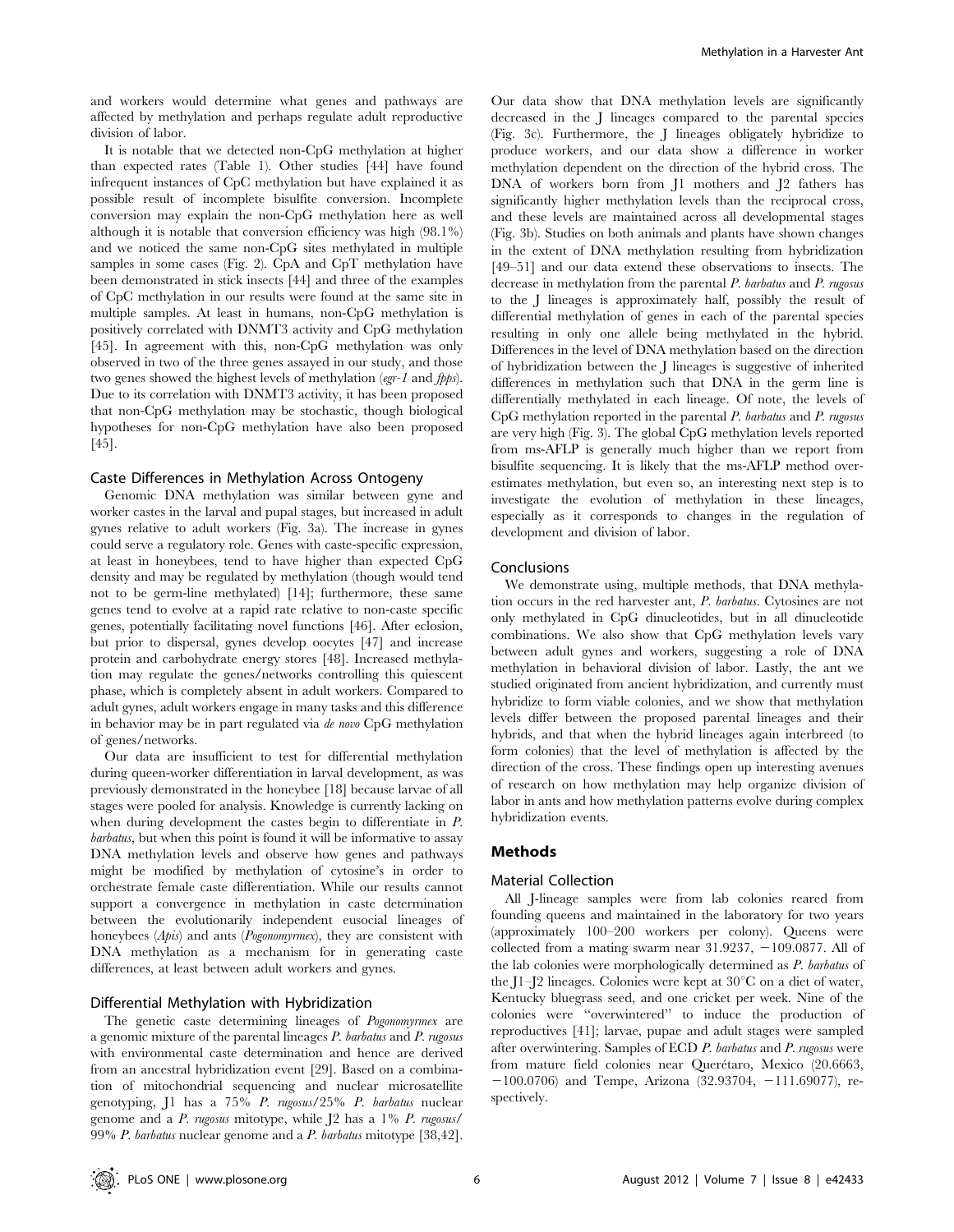# Bisulfite PCR Sequencing

Genomic DNA of six workers and eight queens was extracted using a Qiagen DNeasy Blood & Tissue Kit [Valencia, CA USA]. The DNA (300 ng/sample) was then treated with a Qiagen EpiTect Bisulfite Kit according to the manufacturer's specifications. The bisulfite-treated DNA was then amplified with the following PCR protocol (94 $\mathrm{°C}$  for 2 min., 94 $\mathrm{°C}$  for 10 sec., 55 $\mathrm{°C}$ for 20 sec., 72<sup>°</sup>C for 20 sec., repeat steps  $2-4\times40$ , 72<sup>°</sup>C for 5 min.) This protocol was then repeated using the hemi-nested primer set (Table 2). We chose three candidate genes from the genome annotation dataset [20]; one with a high predicted CpG observed/expected ratio (egr-1), a gene with a low predicted CpG observed/expected ratio  $(zuc-1)$ , and one gene with a high density of  $CG \leq TG$  SNPs (*fpps*) [20]. We used the Methprimer [52] web portal to design nested (or hemi-nested) primer sets (Table 2) in regions of the genes containing the highest concentration of CpG dinucleotides. Bisulfite treated samples were sequenced using the Sanger dideoxy technique by Elimbio Biosciences (Hayward, CA USA) and then compared to reference genomic DNA [20] to determine if they contained any methylated cytosine residues. Note, because all bisulfite treated sequences were compared to the genome reference to detect evidence for methylation, polymorphisms between treated and reference sequences, unrelated to bisulfite treatment, may yield some false positives. The raw chromatograms were visually inspected for any un-converted cytosine sites. Instances where sequences had thymine/cytosine mismatches relative to the reference sequence were recorded as SNPs. Modified residues were visualized in the context of gene annotations using Apollo [53] annotation tool. Control DNA sequences were generated by bisulfite-treating the genomic PCR products of genes egr-1 and zuc-1 and inspected unconverted cytosine residues to determine the efficiency of conversion; since the genomic PCR product is devoid of methylated cytosines then 100% of cytosines should be converted, thus providing an assay to assess conversion efficiency of the protocol. Chi squared and Fisher's exact tests were used to determine whether the differences in cytosine conversion were statistically different between control and experimental samples.

#### Lineage Determination

The maternal lineage (J1 or J2) of each lab colony was determined using a mitochondrial restriction fragment length polymorphism, RFLP [33]. This protocol supplemented microsatellite genotyping and aided microsatellite gel scoring because we then knew the lineage of the queen.

The protocol we used is the same as in Anderson et al. [33]. Genomic DNA of one worker per colony (all workers contain the same mitochondrial genome as the queen) was extracted using the protocol described in [31] using  $150 \mu l$  5% Chelex. A 630 bp fragment of cytochrome oxidase 1 was amplified using the primer pair LCO/HCO  $[54]$  with the following recipe: in a 25  $\mu$ l reaction there was 15.9  $\mu$ l water, 5  $\mu$ l of 5X Promega GoTaq buffer (with 7.5 mM MgCl2), 0.5 ml of 50 mM MgCl2, 0.5 ml of 10 mM dNTPs, 0.5 µl of each 10 µM primer, 0.1 µl  $Taq$  polymerase, and 2 µl of genomic DNA. The PCR program was  $95^{\circ}$ C for 4 min, then 38 cycles of 95 $^{\circ}$ C for 30 s, 45 $^{\circ}$ C for 45 s, and 68 $^{\circ}$ C for 90 s, and then a final elongation at  $68^{\circ}$ C for 4 min. The PCR product of LCO/HCO was digested with the restriction enzyme  $SspI$  using the following protocol:  $15 \mu l$  of the PCR product was combined with 12.5  $\mu$ l water, 2  $\mu$ l SspI buffer, and 5 units of SspI, and the solution was incubated at  $37^{\circ}$ C for two hours. The digested product was examined using a 2.5% agarose gel. SspI cuts only in the amplified product of lineage J2; thus, if the digested product Table 2. Primers used for bisulfite sequencing.

| Primers                               |
|---------------------------------------|
| egr-1                                 |
| Forward                               |
| <b>TIGTTATTAAATTGTTATTAATTGTTAAGT</b> |
| Reverse                               |
| AAAAATTATAAATTAAATTAAAAACAC           |
| <b>Forward Nested</b>                 |
| TATTATGTATTGTAGGATAGGTTTGT            |
| zuc-1                                 |
| Forward                               |
| TAAAATGATATAAGTTAAATAATGAATTTT        |
| Reverse                               |
| <b>ACTAATTTTATCCAATTTACACTACC</b>     |
| <b>Forward Nested</b>                 |
| <b>TTTAGAATATATTTATGATTTGAAATTATT</b> |
| fpps                                  |
| Forward                               |
| TAGAAGTTTAAAATTAAGTTTAAGTTTTT         |
| Reverse                               |
| TCTTTAATCCATAATATAATCAACAATATA        |
| <b>Forward Nested</b>                 |
| <b>GTGTGTTTTTTTTATTTTTATTTTTAGTA</b>  |
| doi:10.1371/journal.pone.0042433.t002 |

showed one band  $\sim600$  bp in length the lineage was determined as J1, and if two bands J2.

#### Microsatellite Genotyping

All individuals in this study, along with individuals from 15 fieldcollected colonies of known lineage (unpublished data), were screened for loci diagnostic for distinguishing the J1 and J2 lineages. Two loci, Myrt3 [55] and Pb8 [56], had no overlap in alleles between lineages, and only one allele was shared at L18 [57]. These results were in accord with previous studies [28,38]. These three loci were used to determine whether individuals of unknown caste (larvae) were fated to develop as workers or queens.

All PCRs were carried out in a  $12.5 \mu l$  reaction using 6.4  $\mu l$ water, 3.5 ml of 5X Promega GoTaq buffer (with 7.5 mM MgCl2), 0.5  $\mu$ l of 10 mM dNTPs, 0.5  $\mu$ l of each 10  $\mu$ M primer, 0.1  $\mu$ l Taq polymerase, and  $1 \mu l$  of genomic DNA from the above DNeasy isolation (diluted 1:10 with water, see methods). A standard PCR program was used for each locus,  $95^{\circ}$ C for 5 min, 31 cycles of 95<sup>°</sup>C for 45 s, Ta (see below) for 45 s, 72<sup>°</sup>C for 45 s, and a final elongation at  $72^{\circ}$ C for 7 min. The locus specific annealing temperatures were: Myrt3 =  $50^{\circ}$ C, L18 =  $54^{\circ}$ C, and Pb8 =  $57^{\circ}$ C. Since larvae cannot be physically differentiated with regard to caste, and because both reproductive females and males are expected to have alleles of only one lineage (males being haploid/ hemizygous), we examined loci for heterozygosity in order to be able to exclude males. No individual was homozygous for all three loci, thus confirming the absence of males from our dataset; to best of our knowledge, diploid males have not been described from Pogonomyrmex.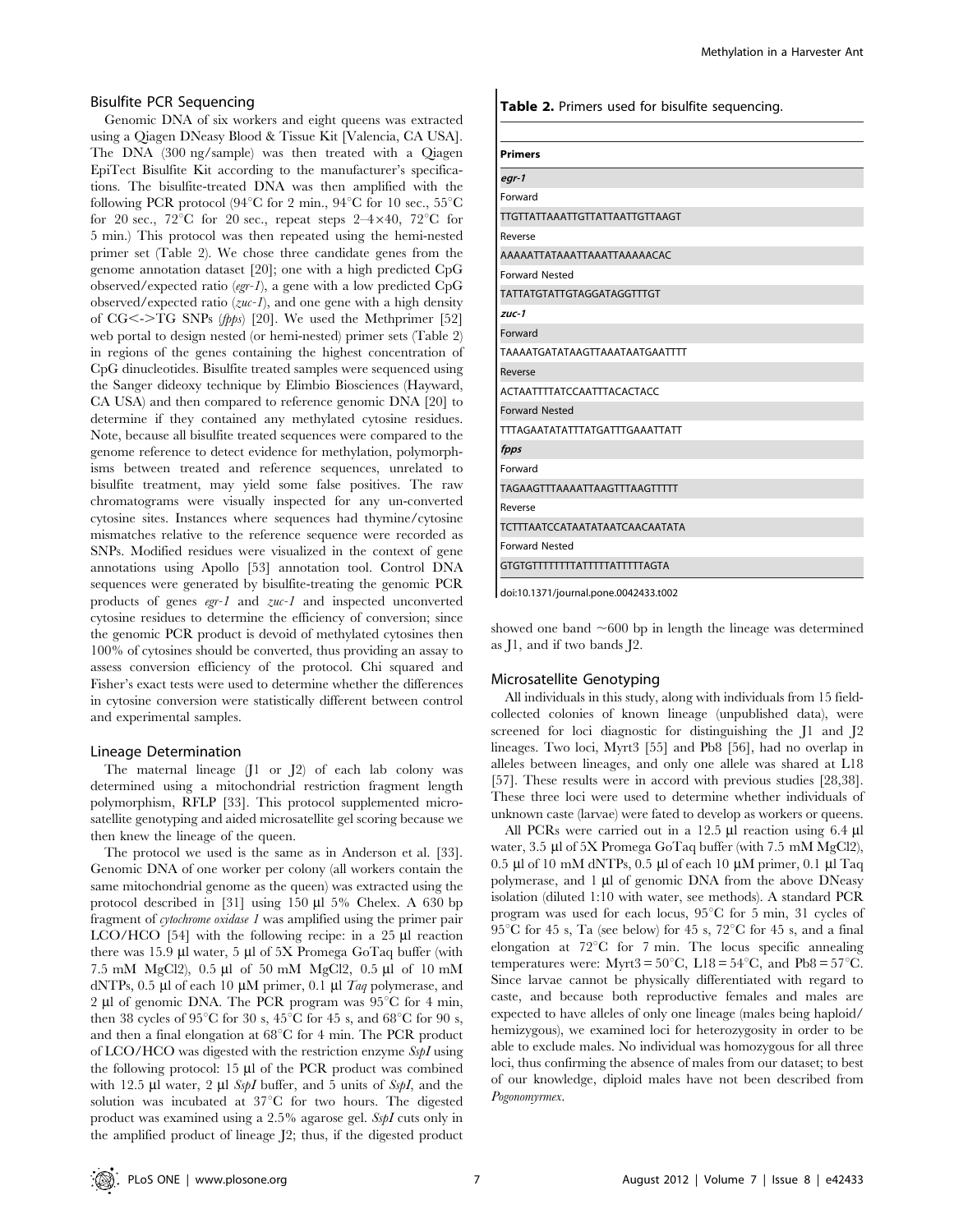Table 3. Sequences of adaptors and primers used in ms-AFLP analyses.

| Oligonucleotide               | Sequence                                       |
|-------------------------------|------------------------------------------------|
| EcoRI adaptor                 | CTC GTA GAC TGC GTA CC AAT TGG TAC GCA GTC TAC |
| Mspl - Hpall adaptor          | GAC GAT GAG TCT AGA A CGT TCT AGA CTC ATC      |
| EcoRI preselect primer        | GAC TGC GTA CCA ATT C                          |
| Mspl - Hpall preselect primer | GAT GAG TCT AGA ACG GA                         |
| E <sub>1</sub>                | GAC TGC GTA CCA ATT CAC                        |
| E <sub>2</sub>                | GAC TGC GTA CCA ATT CAA                        |
| E <sub>3</sub>                | GAC TGC GTA CCA ATT CAG                        |
| E4                            | GAC TGC GTA CCA ATT CAT                        |
| M <sub>1</sub>                | GAT GAG TCT AGA ACG GAAT                       |
| M <sub>2</sub>                | GAT GAG TCT AGA ACG GATC                       |
| IM3                           | GAT GAG TCT AGA ACG GACT                       |

doi:10.1371/journal.pone.0042433.t003

## Methylation-sensitive AFLP Genotyping

A methylation sensitive amplified fragment length polymorphism method was used to determine total genomic methylation of sampled individuals. Approximately 500 ng of genomic DNA was extracted using a Qiagen blood and tissue kit with the supplemental insect protocol (Valencia CA) and used for two separate digestions with restriction endonucleases, one using  $E \in \mathbb{R}$ and MspI and the other using EcoRI and HpaII. MspI and HpaII are isoschizomers (sharing the same cutting site, CCGG), but MspI cuts regardless of methylation of the second C, while *HbaII* will not cut when the second cytosine in the cut site is methylated; neither will cut if the first C is methylated. Thus this technique will not document anything other than CpG methylation [58].

Five units of each enzyme were combined with  $1 \mu l$  buffer, water and DNA to a 10 µl total volume and incubated for three hours at 37°C followed by 10 min at 80°C. EcoRI and MspI/HpaII adapters (Table 3) were ligated to the digested DNA in the following 10  $\mu$ l reaction: 3  $\mu$ l digested DNA, 0.05  $\mu$ l of 100 uM EcoRI adapter, 0.5 µl of 100 uM MspI/HpaII adapter, 200 units of T4 ligase,  $1 \mu l$  ligase buffer, and  $5.35 \mu l$  water; this solution was incubated at 37 $\mathrm{^{\circ}C}$  for three hours and then 25 $\mathrm{^{\circ}C}$  for an additional 12 hours. Pre-select PCR was performed on the resulting bluntended DNA using the following 10  $\mu$ l PCR recipe: 2.9  $\mu$ l water, 3.5 ml 5X Promega GoTaq buffer (with 7.5 mM MgCl2), 0.5 ml  $10 \text{mM}$  dNTPs, 1 µl of each pre-select primer (Table 3) at 10 uM, 0.1  $\mu$ l Taq polymerase, and  $1\mu$ l of 1:10 diluted adapter ligated DNA from above. This was amplified using the following program: 5 min at  $95^{\circ}$ C, 20 cycles of  $95^{\circ}$ C for 30 s,  $56^{\circ}$ C for 1 min,  $72^{\circ}$ C for 1min., and a final 7 min at  $72^{\circ}$ C. The pre-select PCR product was then diluted 1:10 with water and used in eight different select PCR combinations; of the 12 possible combinations of forward and reverse primers (Table 3) we assayed 10 primer combinations and chose the eight with the most bands, these were: E1/M1, E2/M2, E2/M3, E3/M1, E3/M2, E3/M3/E4/M2, E4/ M3 (E1/M2 and E2/M1 yielded little to no detectable amplification). The forward select primers (Table 3) were labeled with a 700 nm IR dye for use with the LI-COR 4300 DNA analysis system. The select PCR recipe is the same as was used for the preselect PCR. The PCR program used for select PCR was: 5 min at 95<sup>°</sup>C followed by 36 cycles of 94<sup>°</sup>C for 30 s, annealing temp for 30 s (see below), and 1 min at  $72^{\circ}$ C, then a final elongation for 7 min at  $72^{\circ}$ C. The annealing temp in the first cycle was  $65^{\circ}$ C and then subsequently reduced each cycle by  $0.7^{\circ}$ C for the next 12 cycles, and then continued at  $56^{\circ}$ C for the remaining 23 cycles. The resulting select PCR product was diluted 1:10 with water and then combined 1:1 with loading dye prior to loading in a 6.5% polyacrylamide gel. The MspI and HpaII digested samples were run side-by-side on the gel to facilitate scoring. Saga $^{MX}$  automated AFLP analysis software (LI-COR inc., Lincoln, Nebraska, USA) was used to score gels. Scoring of gels was done pseudo-blind such that the identity of the sample was known, but not its caste.

#### AFLP Statistical Methods

All scoring was done blindly. Two-way ANOVA was used to test whether queens and workers differed in genomic methylation across developmental stages. In this analysis, caste (queen or worker) and developmental stage (larva, pupa, adult) were independent variables and the proportion of methylated loci was the dependent variable. Two-way ANOVA was also used to test whether the lineages differed in methylation using a sampling of workers of all developmental stages; in the model, maternal lineage (J1 or J2) and developmental stage (larva, pupa, callow adult, and pigmented adult) were independent variables and the proportion of methylated loci was the dependent variable. Reproductive females could not be included in this analysis because only J1 colonies produced reproductive females during our sampling. One-way ANOVA was used to compare methylation levels in workers collected from colonies of each lineage, J1, J2, ECD P. barbatus, and ECD P. rugosus. Where appropriate a Tukey's HSD was used for *post hoc* comparisons.

#### Acknowledgments

We are grateful to K.E. Anderson for providing access to some of the lab colonies. C.T. Holbrook collected some of the founding queens, B. Mott and A. Shaver helped maintain lab colonies. N. Brehm, S. Gerritsma and J. Bolzer helped in the lab. We greatly appreciate insightful comments on the manuscript from S. Helms Cahan and helpful discussion on CpG analyses with M. Goodisman and B. Hunt. The comments of anonymous reviewers helped us greatly in improving the manuscript.

#### Author Contributions

Conceived and designed the experiments: CRS NSM CDS JG. Performed the experiments: CRS NSM WCJ AN CDS. Analyzed the data: CRS NSM WCJ AN CDS JG. Contributed reagents/materials/analysis tools: CRS NSM CDS JG. Wrote the paper: CRS NSM CDS WCJ JG.